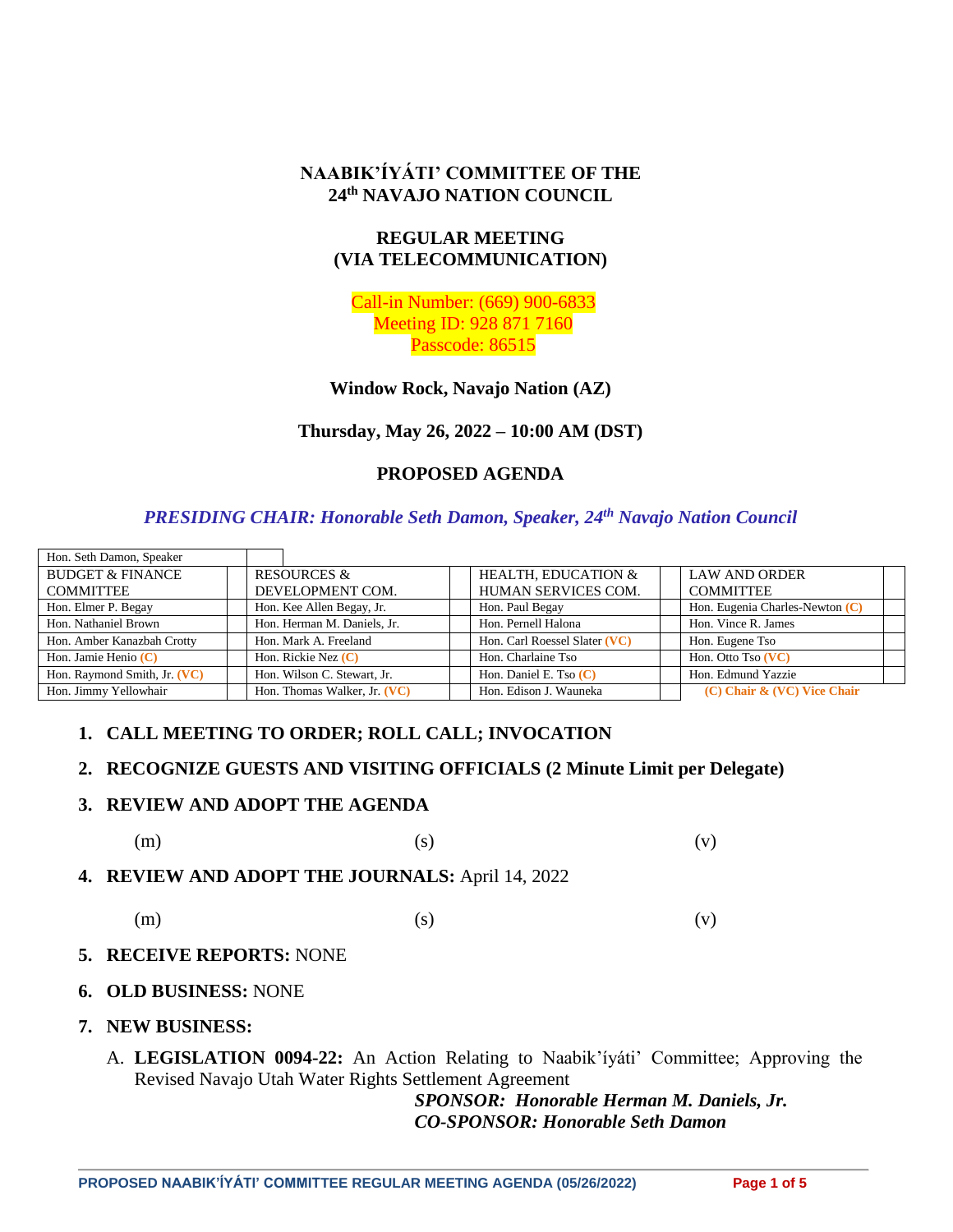B. **LEGISLATION 0098-22:** An Action Relating to the Naabik'íyáti' Committee; Supporting the Kayenta Chapter's Application to the National Telecommunications and Information Administration for Tribal Broadband Connectivity Program Funding; Authorizing the Kayenta Chapter to Access and Build the Infrastructure Necessary for "A Resilient Broadband Solution for Kayenta Chapter" in the Black Mesa and Comb Ridge/El Capitan Regions

# *SPONSOR: Honorable Nathaniel Brown CO-SPONSOR: Honorable Otto Tso*

(m)  $(s)$  (c)

C. **LEGISLATION 0099-22:** An Action Relating to the Naabik'íyáti' Committee; Supporting the Dilkon Chapter/District Seven Chapters' Application to the National Telecommunications and Information Administration for Tribal Broadband Connectivity Program Funding; Authorizing the Dilkon Chapter and All District Seven Chapters to Access and Build the Infrastructure Necessary to Implement the Tribal Broadband Connectivity Program Funding

## *SPONSOR: Honorable Elmer P. Begay CO-SPONSOR: Honorable Otto Tso*

- (m)  $(s)$  (c)
- D. **LEGISLATION 0087-22:** An Action Relating to the Naabik'íyáti' Committee and Navajo Nation Council; Allocating \$1,070,298,867 of Navajo Nation Fiscal Recovery Funds for Regional and Chapter Projects; Approving the Navajo Nation Fiscal Recovery Fund Regional and Chapter Projects Expenditure Plan *SPONSOR: Honorable Amber Kanazbah Crotty CO-SPONSOR: Honorable Eugenia Charles-Newton*

*CO-SPONSOR: Honorable Carl R. Slater*

(m)  $(s)$  (c)

- E. **LEGISLATION 0043-22:** An Act Relating to the Resources and Development, Budget and Finance, and Naabik'íyáti' Committees, and to the Navajo Nation Council; Approving \$437,947 Out of the Síhasin Fund to Purchase a New Motor Grader for Sawmill Chapter and to Purchase a New Backhoe for Red Lake Chapter; Approving the Related Expenditure Plan Pursuant to 12 N.N.C. § 2501 – 2508 *SPONSOR: Honorable Wilson C. Stewart, Jr.*
	-

(m)  $(s)$  (c)

- F. **LEGISLATION 0049-22:** An Act Relating to the Resources and Development, Budget and Finance, and Naabik'íyáti' Committees, and to the Navajo Nation Council; Approving \$500,000 from the Síhasin Fund for the Assessment, Removal, and Cleanup of Old Residential Units in the Community of Navajo, New Mexico; Approving the Related Expenditure Plan in a Accordance with 12 N.N.C. § 2505(A) **SPONSOR: Honorable Wilson C. Stewart, Jr.** 
	- (m)  $(s)$  (c)
- G. **LEGISLATION 0052-22:** An Act Relating to Resources and Development, Budget and Finance and Naabik'íyáti' Committees, and to the Navajo Nation Council; Approving \$267,184 from the Unreserved, Undesignated Fund Balance for Animal Rez-Q, Inc. to Conduct the "Navajo Nation Spay, Neuter, Vaccination Blitz 2022" from April to September 2022 in Cooperation with the Navajo Nation Animal Control Program

*SPONSOR: Honorable Eugene Tso*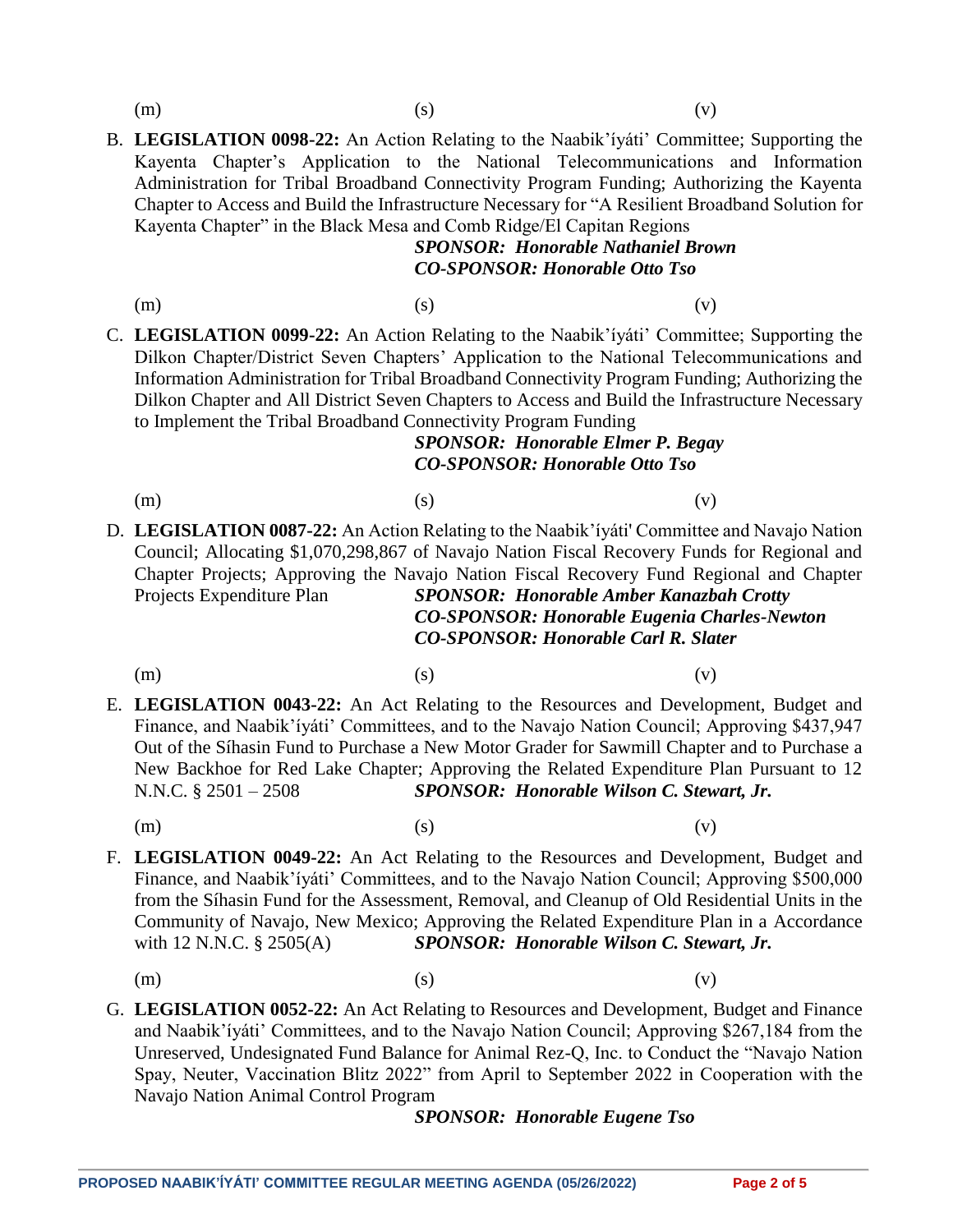H. **LEGISLATION 0062-22:** An Act Relating to the Resources and Development and Naabik'íyáti' Committees; Amending CJA-01-21 and NABIS-36-21 to Extend the Deadlines for the Expenditure of Síhasin Funds for Chapter Heavy Equipment Purchases and for the Department of Water Resources Emergency Projects

#### *SPONSOR: Honorable Mark A. Freeland CO-SPONSOR: Honorable Wilson C. Stewart, Jr. CO-SPONSOR: Honorable Eugene Tso*

(m)  $(s)$  (c)

I. **LEGISLATION 0040-22:** An Act Relating to Resources and Development, Health, Education and Human Services, Law and Order, Budget and Finance, and Naabik'íyáti' Committees and the Navajo Nation Council; Establishing the San Juan River Mitigation Fund; Directing that Monies Received from In Re: Gold King Mine Release In San Juan County, Colorado, on August 5, 2015, NO. 1:18-md-02824 (D.N.M.) and Underlying and Related Actions Be Deposited in the San Juan River Mitigation Fund After Reimbursement of Litigation Costs

# *SPONSOR: Honorable Rickie Nez CO-SPONSOR: Honorable Seth Damon*

- (m)  $(s)$  (c)
- J. **LEGISLATION 0051-22:** An Act Relating to Budget and Finance and Naabik'íyáti' Committees, and the Navajo Nation Council; Approving \$3,003,441 from the Unreserved, Undesignated Fund Balance ("UUFB") for the Navajo Election Administration for its Expenses in Preparation for the 2022 Navajo Nation Elections; Waiving 12 N.N.C. § 820(E), § 820(F), § 820(J), and § 820(L) *SPONSOR: Honorable Wilson C. Stewart, Jr.*
	-
	- (m)  $(s)$  (c)
		-
- K. **LEGISLATION 0067-22:** An Act Relating to the Resources and Development, Budget and Finance, and Naabik'íyáti' Committees, and to the Navajo Nation Council; Allocating \$4,100,000 from the Síhasin Fund for a Proposed Apartment/Multipurpose Complex in Navajo, New Mexico; Approving the Related Expenditure Plan Pursuant to 12 N.N.C. § 2501 - § 2508

#### *SPONSOR: Honorable Wilson C. Stewart, Jr.*

(m)  $(s)$  (c)

L. **LEGISLATION 0074-22:** An Action Relating to Resources and Development Committee and the Naabik'íyáti' Committee; Opposing the United States Secretary of the Interior's Efforts to Assess Operations and Maintenance User Fees on the Navajo Agricultural Products Industry (NAPI) and Water Users for the Navajo Indian Irrigation Project (NIIP)

# *SPONSOR: Honorable Pernell Halona CO-SPONSOR: Honorable Raymond Smith, Jr.*

(m)  $(s)$  (c)

- M. **LEGISLATION 0083-22:** An Action Relating to Naabik'íyáti' Committee; Requesting the Bureau of Indian Affairs, Navajo Region, Division of Transportation to Change the Name of Navajo Route N110 in Fort Defiance Chapter (Arizona) from Kit Carson Road to Pete Price Road *SPONSOR: Honorable Wilson C. Stewart, Jr.*
	-
	- (m)  $(s)$  (c)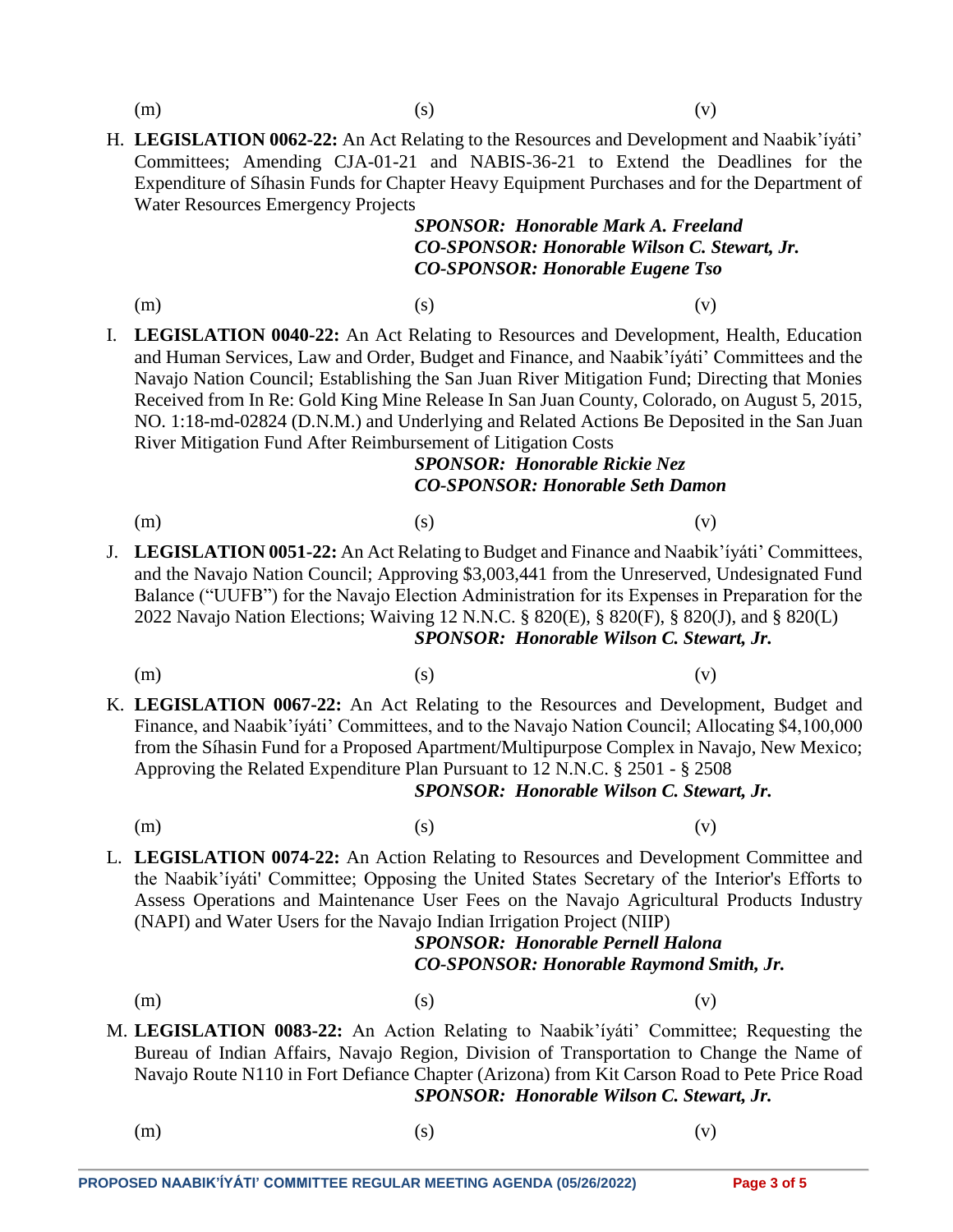N. **LEGISLATION 0088-22:** An Action Relating to the Health, Education and Human Services and Naabik'íyáti' Committees; Opposing Secretary of the U.S. Department of Veterans Affairs Recommendation in Closing Several Veterans Affairs Community-Based Outpatient Clinics Near the Navajo Nation Including the Gallup Community-Based Outpatient Clinic; Request the Air and Infrastructure Review Commission to Review and Recommend a Community-Based Outpatient Clinic or Similar VA Health Care Facility to be Established Within the Navajo Nation

# *SPONSOR: Honorable Eugenia Charles-Newton*

- 
- (m)  $(s)$  (c)
- O. **LEGISLATION 0060-22:** An Act Relating to the Health, Education, and Human Services, Resources and Development, Budget and Finance, and Naabik'íyáti' Committees, and the Navajo Nation Council; Approving \$4,000,000 from the Unreserved, Undesignated Fund Balance ("UUFB") for the 110 Navajo Nation Chapters' Summer 2022 Youth Employment Programs; Waiving 12 N.N.C. § 820(E), § 820(F), § 820(J), and § 820(L) to Allow Use of UUFB Funds for Recurring Chapter Expenses *SPONSOR: Honorable Eugene Tso*

**CO-***SPONSOR: Honorable Mark A. Freeland CO-SPONSOR: Honorable Raymond Smith, Jr. CO-SPONSOR: Honorable Wilson C. Stewart, Jr.*

(m)  $(s)$  (c)

P. **LEGISLATION 0063-22:** An Act Relating to the Resources and Development, Health, Education and Human Services, Budget and Finance, and Naabik'íyáti' Committees, and to the Navajo Nation Council; Approving \$1,600,000 Out of the Síhasin Fund to Cover the Funding Shortfall for the Ganado Chapter Senior & Veterans Center Project; Reapproving the Related Expenditure Plan Pursuant to 12 N.N.C. § 2501 - § 2508

#### *SPONSOR: Honorable Vince R. James*

(m)  $(s)$  (c)

Q. **LEGISLATION 0076-22:** An Action Relating to Health, Education, and Human Services, Budget and Finance, and Naabik'íyáti' Committees and Navajo Nation Council; Approving \$9,910,040 from the Unreserved, Undesignated Fund Balance ("UUFB") to the Department of Personnel Management for \$1,500 Appreciation Rewards to Navajo Nation Employees for Working Throughout the COVID-19 Pandemic

## *SPONSOR: Honorable Mark A. Freeland CO-SPONSOR: Honorable Raymond Smith, Jr. CO-SPONSOR: Honorable Wilson C. Stewart, Jr.*

#### (m)  $(s)$  (c)

R. **LEGISLATION 0090-22:** An Action Relating to Health Education and Human Services and Naabik'íyáti' Committees; Recognizing Utah Navajo Health System, Inc. as a Navajo Nation Authorized Designee for the Purpose(s) of Applying for the "Office for Victims of Crime Tribal Victim Services Set-Aside Formula Program"

# *SPONSOR: Honorable Amber Kanazbah Crotty CO-SPONSOR: Honorable Carl R. Slater*

- 
- (m)  $(s)$  (c)
- S. **LEGISLATION 0097-22:** An Action Relating to Health, Education, and Human Services and Naabik'íyáti' Committees; Approving the Dilkon Medical Center Transfer Agreement Between